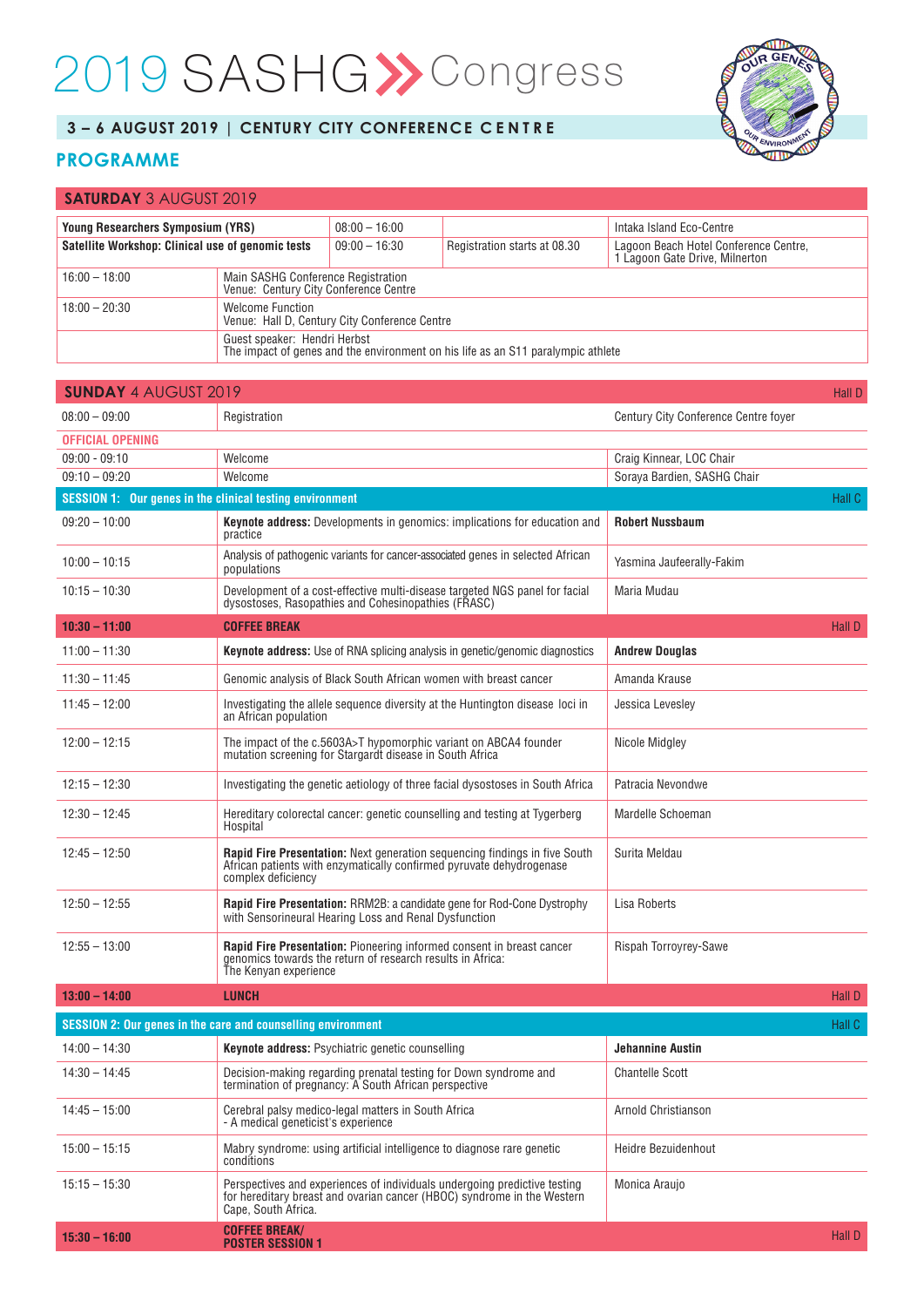| $16:00 - 16:30$ | <b>Keynote address:</b> Genetics of Parkinson's disease                                                                                         | <b>Robert Nussbaum</b>   |
|-----------------|-------------------------------------------------------------------------------------------------------------------------------------------------|--------------------------|
| $16:30 - 16:45$ | Lethal multiple pterygium syndrome - a South African case series                                                                                | Liani Smit               |
| $16:45 - 17:00$ | The reliability and validity of last menstrual period for gestational age<br>estimation in a low-to-middle- income setting                      | <b>Shelley Macaulay</b>  |
| $17:00 - 17:05$ | <b>Rapid Fire Presentation:</b> Comparison of two testing strategies in hereditary<br>breast and ovarian cancer at Tygerberg hospital           | <b>Clair Engelbrecht</b> |
| $17:05 - 17:10$ | <b>Rapid Fire Presentation:</b> Endocrine profiling in Black South African Fanconi<br>Anaemia patients, homozygous for a FANCG founder mutation | <b>Candice Feben</b>     |
| $17:10 - 17:15$ | <b>Rapid Fire Presentation:</b> The role of a genetic counsellor in a support group<br>for Huntington's disease                                 | Maxine du Toit           |
| $17:15 - 17:20$ | <b>Rapid Fire Presentation:</b> 'It was PGD or no kids!' A qualitative analysis<br>of the patient experience of diagnosis                       | Bianca Carzis            |

 **FREE EVENING FOR SIGHTSEEING/ NETWORKING/ GROUP TEAMBUILDING**

| <b>MONDAY 5 AUGUST 2019</b>                         |                                                                                                                      |                                                                                                                                                                                                                |                                                                                                                                                |                          |               |
|-----------------------------------------------------|----------------------------------------------------------------------------------------------------------------------|----------------------------------------------------------------------------------------------------------------------------------------------------------------------------------------------------------------|------------------------------------------------------------------------------------------------------------------------------------------------|--------------------------|---------------|
| Psychiatric genetic counselling workshop            |                                                                                                                      | $07:30 - 16:00$                                                                                                                                                                                                |                                                                                                                                                | Intaka Island Eco-centre |               |
| $08:00 - 09:00$                                     | Registration                                                                                                         |                                                                                                                                                                                                                |                                                                                                                                                |                          |               |
| <b>SESSION 3: Our genes and past environments</b>   |                                                                                                                      |                                                                                                                                                                                                                |                                                                                                                                                |                          | Hall C        |
| $09:00 - 09:30$                                     | <b>Keynote address:</b> The importance of genetic diversity in studies of complex traits<br><b>Chris Gignoux</b>     |                                                                                                                                                                                                                |                                                                                                                                                |                          |               |
| $09:30 - 09:45$                                     |                                                                                                                      | Sex-specific patterns of inbreeding depression reveal directional dominant<br><b>Francisco Ceballos</b><br>genetic architecture of selected complex traits in sub-Saharan populations:<br>an AWI-Gen sub-study |                                                                                                                                                |                          |               |
| $09:45 - 10:00$                                     | speakers                                                                                                             | Genomic data from >5000 South Africans reveal novel sub-structure<br>reflecting the complex demographic history within South-Eastern Bantu                                                                     |                                                                                                                                                |                          |               |
| $10:00 - 10:15$                                     | trade network                                                                                                        | Tracking migration, admixture and selection patterns in the Indian Ocean                                                                                                                                       |                                                                                                                                                |                          |               |
| $10:15 - 10:30$                                     | system                                                                                                               | Y-chromosome forensics in South Africa: development of a Y-STR profiling                                                                                                                                       |                                                                                                                                                |                          |               |
| $10:30 - 11:00$                                     | <b>COFFEE BREAK /</b><br><b>POSTER SESSION 2</b>                                                                     |                                                                                                                                                                                                                |                                                                                                                                                |                          | <b>Hall D</b> |
| <b>SESSION 4: Our genes in the data environment</b> |                                                                                                                      |                                                                                                                                                                                                                |                                                                                                                                                |                          | <b>Hall C</b> |
| $11:00 - 11:30$                                     | you're out                                                                                                           |                                                                                                                                                                                                                | <b>Keynote address:</b> The epigenetics of longevity: sirthreein, sirtuin, sirwanin,                                                           | <b>Hugh Patterton</b>    |               |
| $11:30 - 11:45$                                     |                                                                                                                      | Transcriptional profiling of antiviral responses at single-cell resolution                                                                                                                                     |                                                                                                                                                |                          |               |
| $11:45 - 12:00$                                     |                                                                                                                      | Validation of next generation sequencing for the detection of all pathogenic<br>variants in the familial breast cancer genes BRCA1 and BRCA2                                                                   |                                                                                                                                                | Jaco Oosthuizen          |               |
| $12:00 - 12:15$                                     | Genetic determinants of childhood trauma exposure                                                                    |                                                                                                                                                                                                                |                                                                                                                                                | Shareefa Dalvie          |               |
| $12:15 - 12:30$                                     | New insights from a pan-African genome-wide association study with lipid<br>levels: an AWI-Gen sub-study             |                                                                                                                                                                                                                |                                                                                                                                                | Ananyo Choudhury         |               |
| $12:30 - 13:30$                                     | <b>LUNCH</b>                                                                                                         |                                                                                                                                                                                                                |                                                                                                                                                |                          | <b>Hall D</b> |
| SESSION 5: Our genes in the data environment contd. |                                                                                                                      |                                                                                                                                                                                                                |                                                                                                                                                |                          | <b>Hall C</b> |
| $13:30 - 14:00$                                     |                                                                                                                      | <b>Keynote address:</b> The ethical landscape for genomics in Africa                                                                                                                                           |                                                                                                                                                | <b>Nicki Tiffin</b>      |               |
| $14:00 - 14:15$                                     | treatment response                                                                                                   |                                                                                                                                                                                                                | Gene-environment interactions with childhood trauma could mediate the<br>relationship between neuroanatomical variation and antipsychotic      | Emma Frickel             |               |
| $14:15 - 14:30$                                     |                                                                                                                      | Alcohol's effect on the gut microbiome of pregnant women                                                                                                                                                       |                                                                                                                                                | Natasha Kitchin          |               |
| $14:30 - 14:45$                                     | Development of a custom genotyping platform for detecting prostate cancer<br>associations in men of African descent. |                                                                                                                                                                                                                | Lindsay Petersen                                                                                                                               |                          |               |
| $14:45 - 15:00$                                     |                                                                                                                      | Bioinformatic pipelines for transcriptome analyses: Understanding gene<br>expression in black South Africans with systemic sclerosis                                                                           |                                                                                                                                                | Phelelani Mpangase       |               |
| $15:00 - 15:05$                                     |                                                                                                                      | resequencing gene panel for Parkinson's disease                                                                                                                                                                | Rapid Fire Presentation: Development of a custom-designed targeted                                                                             | Amokelani Mahungu        |               |
| $15:05 - 15:10$                                     |                                                                                                                      |                                                                                                                                                                                                                | Rapid Fire Presentation: Differentially expressed serum microRNAs in<br>South African black type 2 diabetic patients with diabetic nephropathy | Stefan Valentin          |               |
| $15:10 - 15:45$                                     | <b>COFFEE BREAK/</b><br><b>POSTER SESSION 3</b>                                                                      |                                                                                                                                                                                                                |                                                                                                                                                |                          | <b>Hall D</b> |